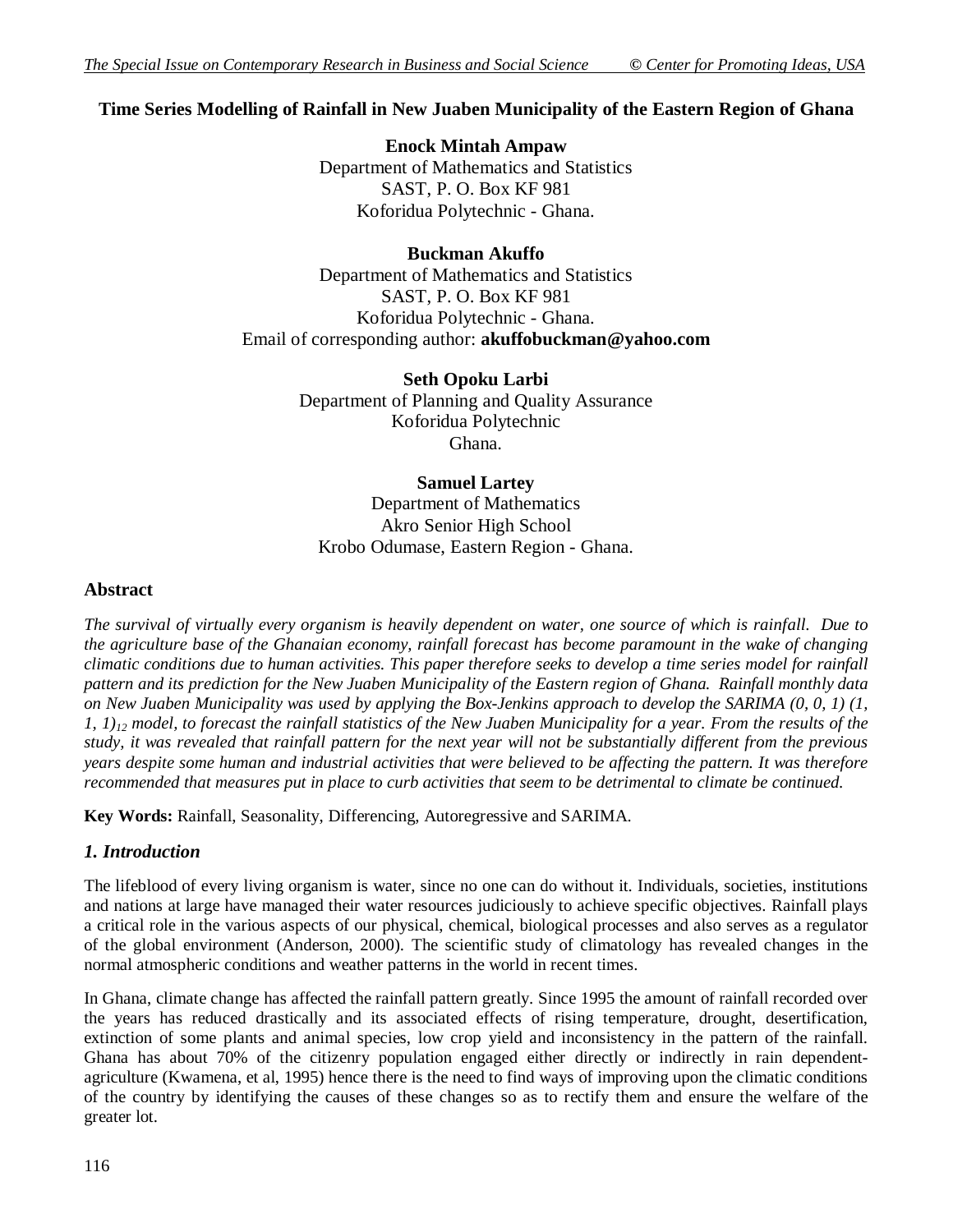The forest resources of Ghana which was estimated to be 8.2million hectares in 1900 have been reduced to only 1.2 million hectares as a result of climate change and other activities such as bad mining practices, illegal logging, industrialization, urbanization as well as environmental pollution (Fredua, 1998). A look at the Eastern region of Ghana weather and rainfall patterns revealed that the region falls within the equatorial forest zone. It experiences the double maxima rainfall pattern namely the major and minor rainy seasons. The major rainy season starts from April and ends in July. On the other hand, the minor rainy season starts from September to October. Annual average rainfall is between 1,580mm and 1,780mm. Rainfall intensity, however, decreases towards the Volta basin. Mean monthly temperature ranges from as high as  $30^{\circ}$ C in the dry season but declines to about  $26^{\circ}$ C in the wet season (Kwamena, et al, 1995)

The New Juaben Municipality lies within the semi-deciduous (moderate amount of forest cover) forest zone in the Eastern Region of Ghana. The vegetation is dense in terms of tree coverage with most trees shedding their leaves in the dry season. It is estimated that the agriculture sector forms about forty percent (40%) of Ghana's economy. Again, about ninety (90%) of the workforce in the agricultural sector use mechanical methods in their operations. The agrarian economy in the new Juaben Municipality is characterized by over reliance, and dependence on rainfall, with few pockets of irrigation activities. The irrigation activities are done by some few farmers due to its accompanying financial implication, and thus their overall contribution tends to be insignificant. Hence, rain-fed farming tends to dominate in low income countries such as Ghana.

Again, market activities and construction are tremendously affected by rainfall statistics and distribution in a given geographical area. Thus, a model that is intended to model the expected rainfall statistics and distribution in the New Juaben Municipality will inure to the benefit of all rainfall users in and around the Municipality, and thereby contributing to the socio-economic development in the municipality and the nation at large. The prediction of rainfall by farmers and policy makers has been on by observation of months. However, human activities such as deforestation, mechanical mining, popularly known as "galamsy" and the indiscriminate dumping of refuse, improper management of both solid and liquid waste and the resultant effect of the depletion of the ozone layer, have all contributed to the changing pattern of rainfall in the municipality. The problem at stake is therefore how to accurately predict rainfall pattern in the New Juaben Municipality for farmers, and other policy makers for their activities.

The objectives of this paper are:

- *(i)* To predict average expected monthly and yearly rainfall statistics in the municipality.
- *(ii)* To determine if there is a linear trend of annual rainfall over time in the municipality for the period 1993 – 2011.
- *(iii)* To determine if there is a change in the rainfall pattern in the municipality over the 18 year period.
- *(iv)* To develop an ARIMA model that will be used to explain the time dependent structure of rainfall patterns.

In recent years, many technologies have been employed in predicting rainfall. The radar range equation relates the power-return from the target to the radar characteristics and parameters of the target. Greater details on weather radar theories can be found in different references such as: Skolnik (1970) for engineering and equipment aspects; Sauvageot (1982) Battan (1981), and Collier (1989) for meteorological phenomena and applications; Atlas (1964, and 1990) for general review; Rinehart (1991) for modem techniques; and Doviak and Zrnic (1993) for Doppler radar principles and applications. The radar measurements of precipitation can be summarized in two main steps: (1) conversion of the power return *(Pr) to* reflectivity factor (2) through the radar equation, and (2) conversion of the reflectivity factor into rainfall rate.

The estimation of rainfall from multi-sensors arose from the fact that rainfall measurements can be obtained from several sources. The most important sources are multiple radars, rain-gauge networks, and satellites. In addition, output from cloud models can be used as a rainfall estimator. Many studies have considered the problem of merging rainfall estimates from multi-sensors (Ahnert et al., 1983; Krajeweski, 1987; Seo et al., 19901, 2, and others). A statistical merging procedure (Krajeweski, 1987, and Seo et al., 1990) was employed in the NEXRAD (Next Generation Weather Radar) system in the United States.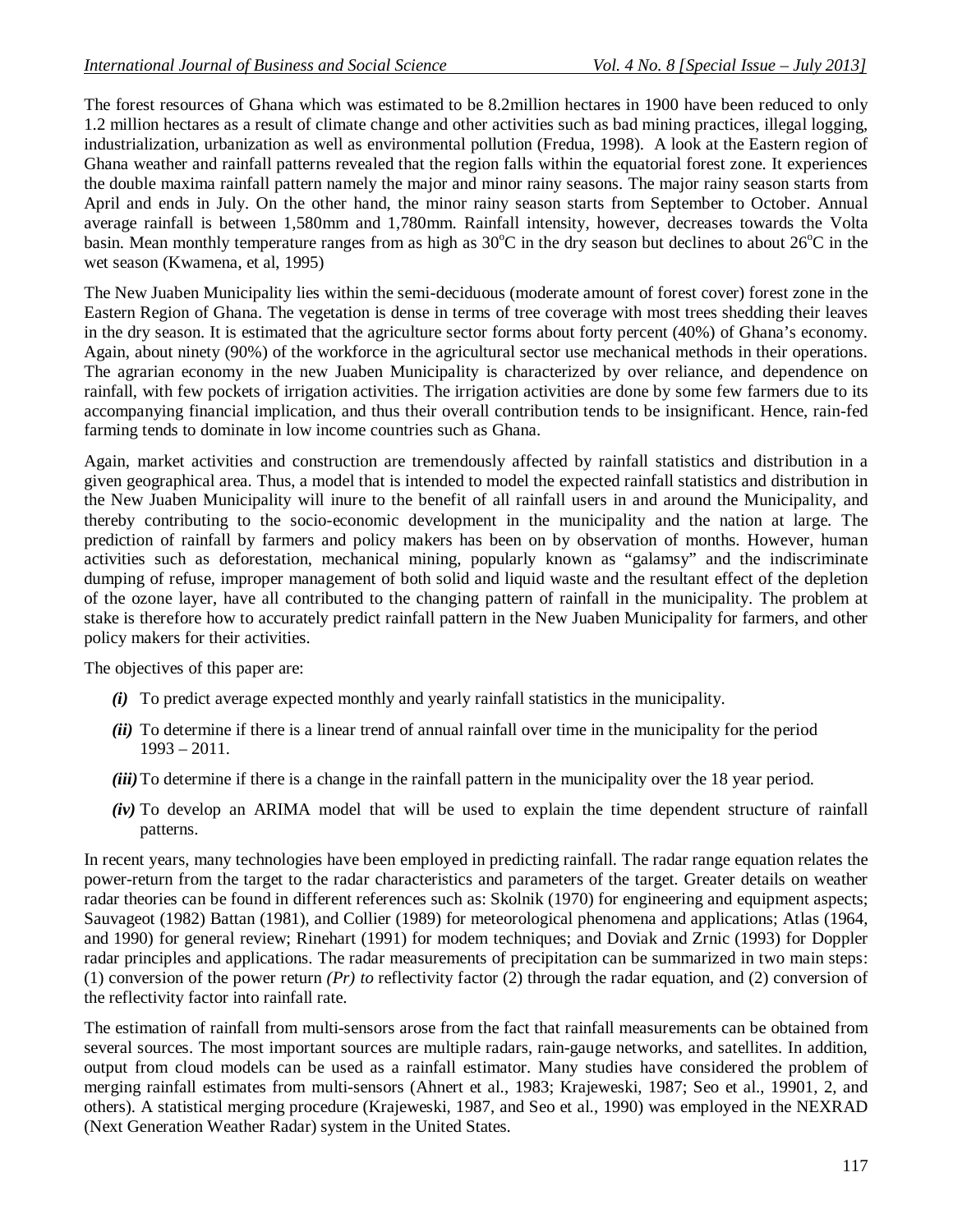This procedure merges data from multiple radars with rain-gauges by using the co-kriging optimal interpolation to produce a second stage (Stage-II) of rainfall accumulations products. Rainfall forecasting is usually classified into short, medium, and long range forecasting. In short range forecasting the lead time is less than 2 days ahead. Medium range forecasting is 2-14 days ahead, and long range forecasting is month's ahead (Bengtsson, 1985; and Collier, 1989). Short range forecasting is sub-classified into now casting, mesoscale forecasting, and synoptic scale forecasting (Browning, 1980). The development of statistical techniques arose as the difficulties of the physical modeling, owing to the diversity of climatic processes in different scales and the lack of detailed understanding of the rainfall producing mechanism, were recognized. These techniques are based on the so-called "black box regression" technique (Brier, 1950). These techniques try to relate the probability of precipitation (PoP) to the levels of some "explanatory variables".

Linear Statistical Models such as Autocorrelation functions, Spectral Analysis, Analysis of cross correlations; Linear Regression and Autoregressive Integrated Moving Average (ARIMA) have been studied for the applicability to flood forecasting. Solomatine et al., (2000) have found in their study that the use of stationary (ARMA) as well as non-stationary (ARIMA) versions of linear prediction techniques does not provide accurate predictions. Application of other linear stochastic methods has also resulted in inaccurate predictions, clearly indicating that linear statistical models do not accurately represent historical data and hence are not acceptable methods for a non-linear application such as flood forecasting.

In the auto-regressive processes where, persistence is present, that is the even outcome of the future is dependent on the present period magnitude. The Auto Regressive Moving Average (ARMA) processes represent a system of elements moving from one state to another over time. The MARKOV chain modeling approach has frequently been used for the synthetic generation of the rain-fall data. Thomas and Fiering (2001) used a first order MARKOV chain model to generate stream flow data. Srikanthan and Mohan (2000) used and recommended a first order MARKOV chain model to generate annual rain-fall data. Shamshad *et al* (1999) compared performance of stochastic approaches for forecasting river water quality. However a few studies have been done on the synthetic generation of rain-fall flow data using ARMA approach. ARMA approach is generally used for modeling and simulation of rain-fall flow data.

Min et al. (2010), used Autoregressive Integrated Moving Average (ARIMA) with integration model (also known as integration analysis) to evaluate the impact of different local, regional and global incidents of a man-made, natural and health character, in Taiwan over the last decade. The incidents used in this study were the Asian financial crisis starting in mid 1997, the September  $21<sup>st</sup>$  earthquake in 1999, the September  $11<sup>th</sup>$  terrorist attacks in 2001, and the outbreak of Severe Acute Respiratory Syndrome (SARS) in 2003. Empirical results revealed that the SARS illness had a significant impact, whereas the Asian economic crisis, the September 21<sup>st</sup> earthquake and the September  $11<sup>th</sup>$  terrorist attacks showed no significant effect on air movements. Akuffo and Ampaw, (2013) used ARIMA in modelling Ghana's inflation from 1985 to 2011. Their model passed the relevant diagnostics checks and was used to forecast inflation for the year 2012. Their model was very accurate with predictive power of less than four (4) percent.

# *2. Material and Methods*

# *2.1. Time Series Models*

In time series model, the past behavior of a time series is examined to infer something about its future behavior instead of searching for effect of one or more variables on the forecast variable.

# *2.1.1. Autoregressive Average Model*

Autoregressive average model represents current value of time series as combination of one or more previous values of the series. It shows the dependency of one value with its nearest previous values. Autoregressive process is a difference equation determined by random variables (difference equation shows current value of series as function of its previous values). Autoregressive model has order term, *p* that determines how many previous values are to be included in the difference equation to estimate current value.

The autoregressive AR  $(1)$ ,  $p = 1$ , includes only one previous value. It is a standard linear difference equation and written as: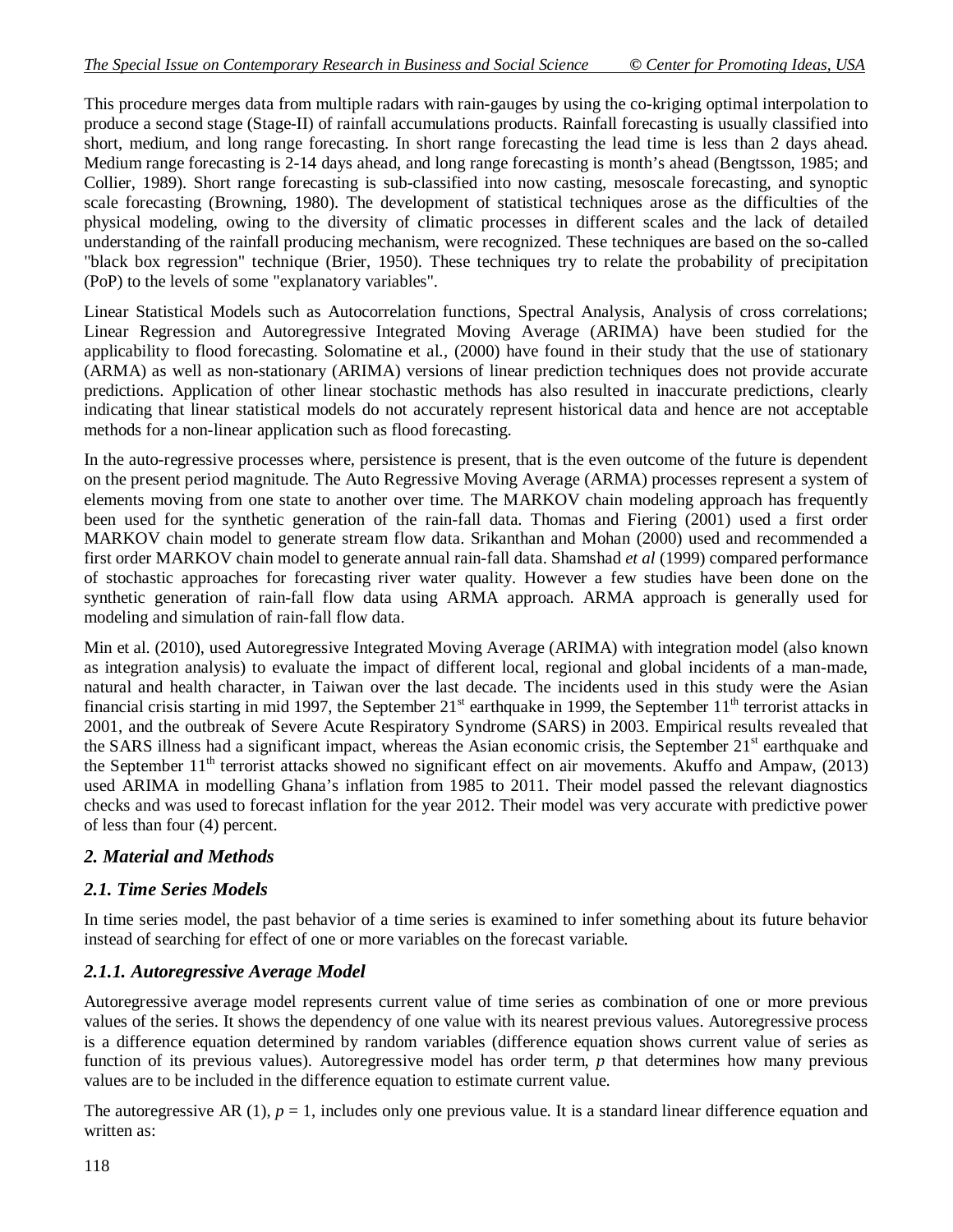$$
Y_{t} = \phi_{p} Y_{t-p} + z_{t} \text{ for } p = 0, \pm 1, \pm 2, \pm 3 \dots \dots \dots \dots \dots \dots \dots \dots \dots \dots \dots \dots \dots \dots \dots \tag{1}
$$

Where,  $u_t$  is error term and  $\phi_p$  is parameter to be estimated. The  $p^{th}$  order AR time series, denoted by AR (p) is given by:

$$
Y_{t} = \phi_{1} y_{t-1} + \phi_{2} y_{t-2} + \phi_{3} y_{t-3} + \dots + \phi_{p} y_{p-1} + z_{t} \text{ for } t = 0, \pm 1, \pm 2, \pm 3 \dots \dots \quad \dots \quad \dots \quad (2)
$$

Where,  $\phi_o$ ,  $\phi_p \neq 0$ , and  $z_t$  are uncorrelated random variables.

Using difference equation, value of  $Y_t$  can be obtained from  $Y_{t-1}$ , value of  $Y_{t-1}$  is obtained from

*Y t-2* and so on. The **AR (1)** model is fitted with collected data by first estimating value of ρ. To estimate value of ρ least squares estimation method is used. It minimizes the sum of square of errors for the observed values with respect to ρ:

( ) 2 ( )( )... <sup>1</sup> <sup>1</sup> 2 2 1 2 2 *<sup>t</sup> <sup>t</sup> n t t t t Y<sup>t</sup> Y Y Y Y x* **… …. …. … …. …. …..** (**3**)

Equating equation 3 to zero and solving it further gives the value of least square estimator for  $\phi$ :

 ^ = *n t t n t t t Y Y Y* 2 2 1 2 1 **… …. …. … … …. … …. …. … …..** (**3a**)

From estimated value of  $\phi$ , distribution of error terms can be found as

 $z = Y_t - \phi Y_{t-1}$  **…** …. …. …. …. …. …. …. …. …. …. …. (4)

Now using estimated value of  $\phi$  and distribution of error data, the model can be fitted using equation (2).

#### *2.1.2. Moving Average Process of Order q, MA (q)*

A time series is influenced by random shocks in noisy environment. As a result current value of series is affected by the random shocks appeared in previous values. Moving average terms are used to capture the influence of previous random shocks in the future value.

First order moving average or *MA (1)* is a simple time series, given by

*<sup>t</sup> <sup>t</sup> <sup>t</sup>*<sup>1</sup> *Y z z* **… …. …. ….. … … … … … …. …** (**5**)

This equation says, apart from mean,  $z, Y<sub>I</sub>$  is a weighted average of  $z<sub>2</sub>$  and  $z<sub>1</sub>$ ,  $Y<sub>2</sub>$ , is a weighted average of  $z<sub>2</sub>$ and *z*<sub>*i*</sub>etc. The value of  $Y_t$  is defined in terms of random shocks  $z_t$ .

A Moving average of order  $q$ , MA  $(q)$  process  $X_t$ , is given by

 $Y_t = z_t + \theta_1 z_{t-1} + ... \theta_q z_{t-q} ... ... ... ... ... ... ... ... ... ... ... ... ... ... ...$  (6)

Above equation (6) representing *MA (q)* process is always stationary**.** In fact *MA* process is inverse of *AR* model. The *MA* model is invertible if an *MA* model can be expressed as autoregressive (infinite order) model.

#### *2.1.3. Autoregressive Moving Average Process, ARMA (p, q)*

Autoregressive Moving Average model is formed by combining terms of AR and MA models. Autoregressive model or Moving Average can be used to approximate any stationary process with any degree of accuracy as desired. Combining equation (2) and (6), ARMA model of order *p* and *q* is formed,

 $Y_y = \phi_1 Y_{t-1} + ... + \phi_p Y_{t-p} + z_t + \theta_1 z_{t-1} + ... + \theta_q z_{t-q} ...$  .... .... .... ... ... (7)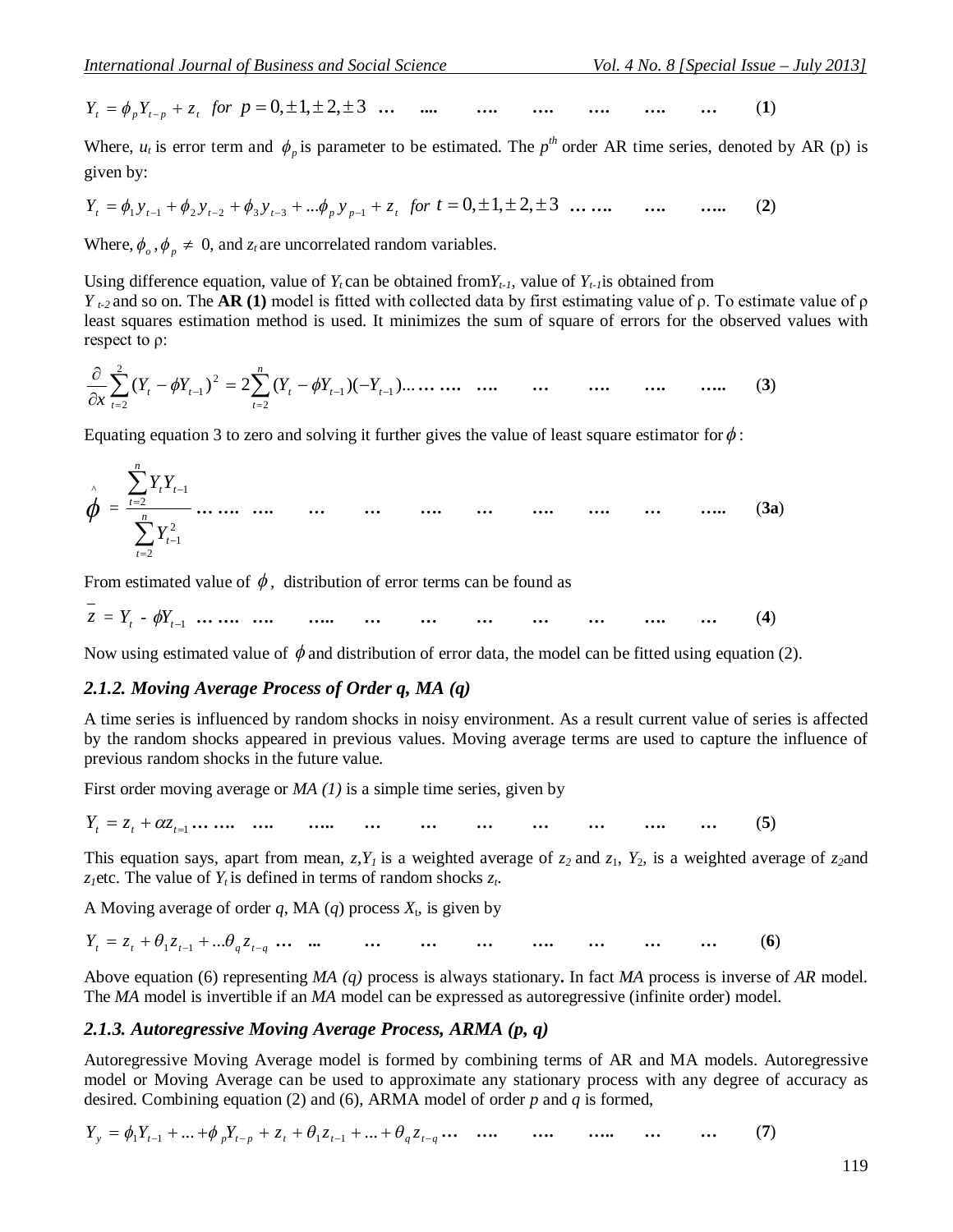# *2.1.4. Autoregressive Integrated Moving Average Process - ARIMA (p, d, q)*

The ARMA model assumes that the time series data is stationary (that is statistical properties of data do not change over time). But real data are often not stationary in nature. Time series data is made stationary by differencing process. The first order differencing process of time series  $X_t$  is defined as  $X'_t = X_t - X_{t-1}$ . ARMA

time series which is made stationary by differencing process is known as Integrated Autoregressive Moving Average (ARIMA) model. ARIMA model is represented by three parameters: *p* order of autoregressive model, *d*  order of differencing, and *q* order of moving average model. ARIMA model takes historical data and decomposes that data into an autoregressive (AR) process which maintains memory of past events, an Integrated (I) process which makes data stationary for easy forecast and a Moving Average (MA) process of forecast errors. It does not suffer from existence of serial correlation between the error residuals and their own lagged values. An ARIMA (*p, d, q*) model can be checked if it is a good statistical fit for data or not, using Akaike Information Criterion (AIC) and Schwarz Criterion (SC) method. Autocorrelation (AC) and partial autocorrelation (PAC) statistics help to determine the right parameters for ARIMA model.

## *2.1.5. ARIMA (p, d, q) with Exogenous Variable*

An ARMA model simply adds in the covariate on the right hand side:

$$
y_{t} = \beta x_{t} + \phi_{1} Y_{t-1} + \phi_{p} Y_{t-p} - \phi_{1} z_{t-1} - \dots - \phi_{q} z_{t-q} - z_{t} \quad \dots \quad \dots \quad \dots \quad \dots \quad \dots \quad \dots \tag{8}
$$

Where  $x_t$  is a covariate at time *t* and  $\beta$  is its coefficient. While this looks straight-forward, one disadvantage is that the covariate coefficient is hard to interpret. The value of  $\beta$  is *not* the effect on  $y_t$ , when the  $x_t$  is increased by one (as it is in regression). The presence of lagged values of the response variable on the right hand side of the equation mean that  $\beta$  can only be interpreted conditional on the value of previous values of the response variable, which is hardly intuitive.

If we write the model in (7) using backshift operators, the ARMAX model is given by

$$
\phi(B)y_t = \beta x_t + \theta(B)z_t \text{ or } y_t = \frac{\beta}{\phi(B)} x_t + \frac{\theta(B)}{\phi(B)} z_t \dots \dots \qquad \dots \qquad \dots \qquad \dots \qquad \dots \qquad \dots \qquad (9)
$$

Where,  $\phi(B) = 1 - \phi_1 B - ... - \phi_p B^p$ , and  $\theta(B) = 1 - \theta_1 B - ... - \theta_p B^p$ 

# *2.2. The Box – Jenkins Methodology*

The Box – Jenkins methodology seeks to transform any time series data to be stationary; and then apply the stationary process for forecasting by using past univariate time series process for future forecast with a host of selection and diagnostics tools. The process involves some three basic steps as discuss below.

## *2.2.1. Model Identification*

This stage involves the specification of the correct order of ARIMA model by determining the appropriate order of the AR, MA and the integrated parts or the differencing order. The major tools in the identification process are the (sample) autocorrelation function and partial autocorrelation function (Akuffo and Ampaw, March 2013). The identification approach is basically designed for both stationary and non-stationary processes.

According to Table 1, spikes represent the line at various lags in the plot with length equal to magnitude of autocorrelations and these spikes distinguish the identification of a stationary and non-stationary process.

For stationary series if the series is MA (q) process, then this can be identified by an autocorrelation function (ACF) with zero at lags greater than *q*; and partial autocorrelations (PACF) tail off in exponential fashion. However, for an AR (*p*) process the partial autocorrelation (PACF) is zero at lags greater than *p*, autocorrelations (ACF) tail off in exponential fashion. Also in an ARMA processes, both the ACF and PACF will have large values up to *q* and *p* respectively, which tail off in an exponential fashion.

The complete frame work for the identification is as shown in the Table 1.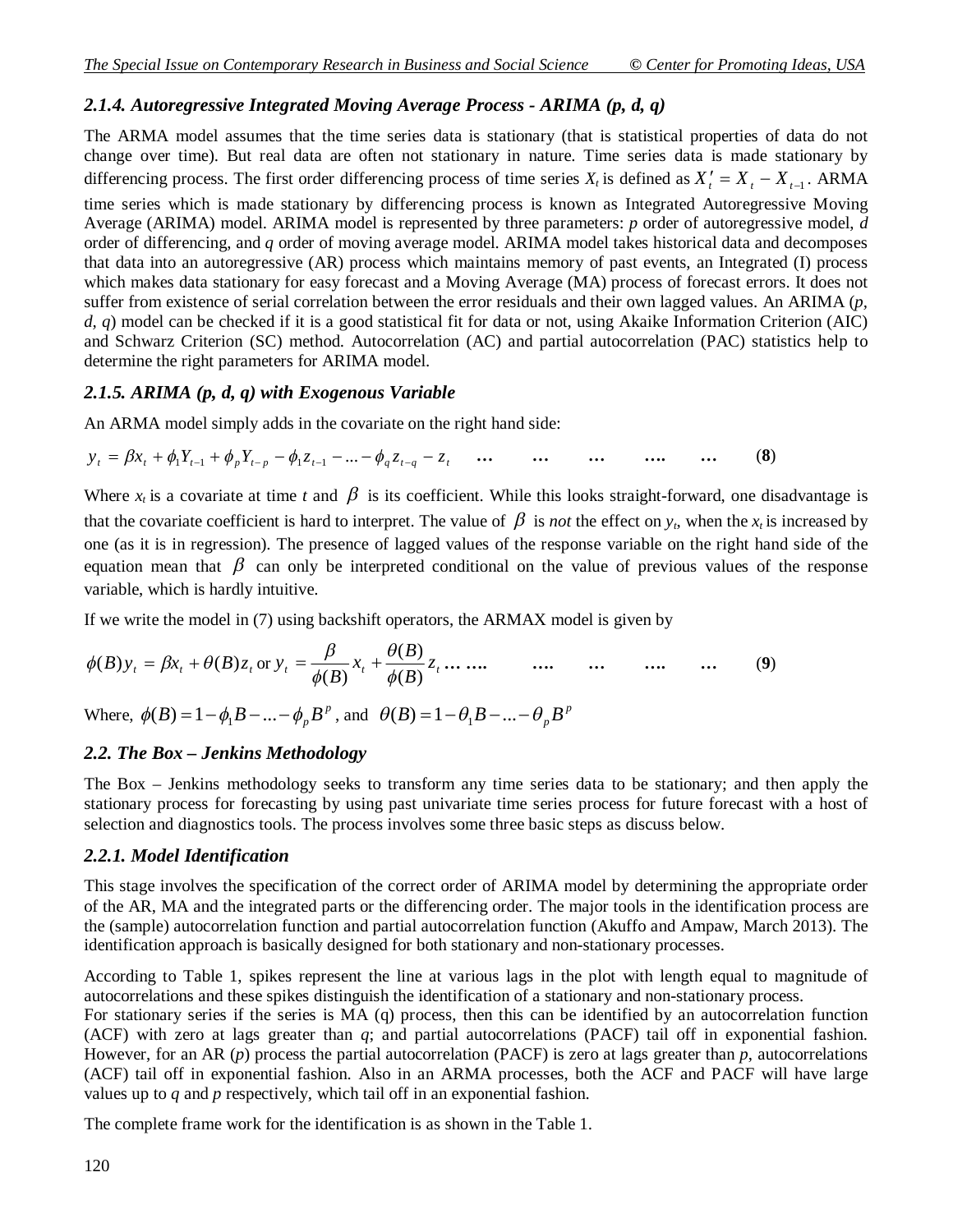| <b>Model</b> | <b>ACF</b>                                    | <b>PACF</b>                      |
|--------------|-----------------------------------------------|----------------------------------|
| AR(1)        | decays exponentially                          | single spike                     |
| MR(1)        | single spike                                  | decays exponentially             |
| AR(p)        | decays exponentially with damped oscillations | $p$ spikes                       |
| MR(q)        | q spikes                                      | decays exponentially with damped |
| ARMA(p, q)   | decays exponentially and damped oscillations  | oscillations                     |
|              |                                               | both decays exponentially        |

*Table 1: Model identification criteria*

# *2.2.2. Model Estimation*

Depending on the ACF and PACF of the sequence plots a model is run with appropriate software. The best fitting model must also have few parameters as much as possible alongside best statistics of the model according to the information selection criteria.

# *2.2.3. Model Checking*

Model checking in time series can be done by looking at the residuals. Traditionally the residuals given by *residual observed values fitted values*.

These residuals should be normally distributed with zero mean, uncorrelated, and should have minimum variance or dispersion, if indeed a model fits the data well. That is model validation usually consist of plotting residuals over time to verify the validation. A comprehensive procedure includes:

- *(i)* Plot the residuals against time and inspect increasing (decreasing) variations which may suggest the need for data transformation.
- *(ii)* Plot ACF and PACF of residuals
- *(iii)* Plot residuals against fitted values and check for variations and correlation
- $(iv)$  Check the various t ratio parameter estimates if any term(s) need to be dropped from the model.
- *(v)* Check the correlograms derived from the residuals to determine whether additional terms are required.

Residual analysis can also be done through formal test using the Portmanteau test and other statistical tests.

# *3. Results and Discussion*

# *3.1. Preliminary Analysis*

The entire data span of 1993 - 2011, was divided into two; from January 1993 to December 2002, and January 2003 to December 2011. This was intended to reduce the tendency of modeling with structural breaks in the data since structural breaks was not formally tested. The summary statistics and time plots of monthly rainfall data was examined to check for the stability of the data. Table 2 shows the summary statistics of monthly rainfall data of the Municipality.

| Period                 | <b>Statistic</b> |                |                | <b>Mean</b> | <b>Standard</b><br><b>Deviation</b> |
|------------------------|------------------|----------------|----------------|-------------|-------------------------------------|
|                        | 'N               | <b>Minimum</b> | <b>Maximum</b> |             |                                     |
| Jan. $1993 - Dec 2002$ | 120              | 0.20           | 380.20         | 121.10      | 84.22                               |
| Jan. $2003 - Dec 2011$ | 108              | 0.70.          | 399.70         | 120.80      | 83.88                               |
| <b>Entire Period</b>   | 228              | 0.20           | 399.70         | 120.44      | 83.87                               |

*Table 2: Summary statistics of Municipality's rainfall from 1993 – 2011*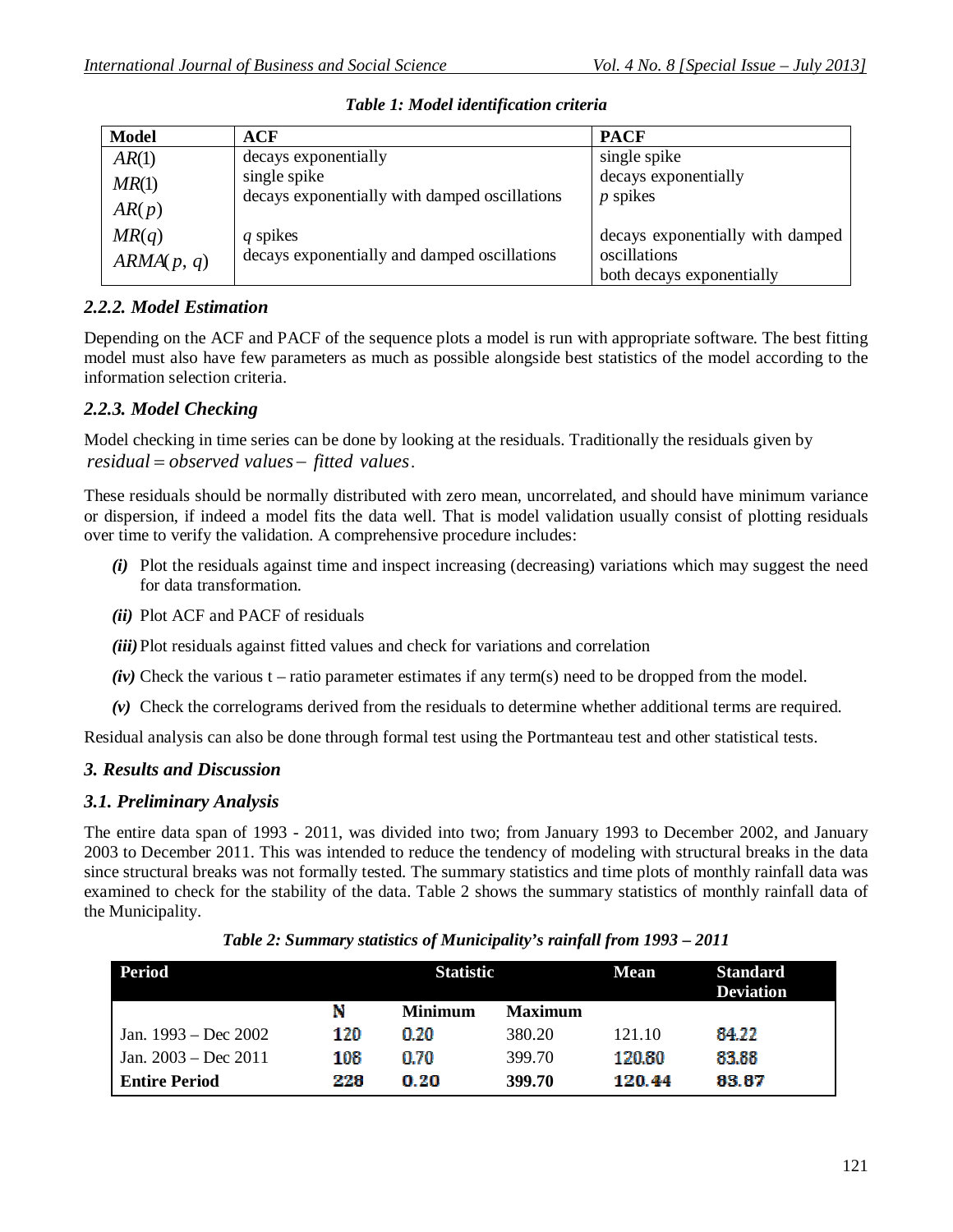From Table 2, there was a minimum rainfall of 0.20 mm, and maximum rainfall of 399.70 mm recorded in the New Juaben Municipality. A mean rainfall and a standard deviation of 120.44mm, and 83.88mm, respectively were recorded in the Municipality for the same period. It can also be observed from Table 2 that a minimum rainfall recorded from the New Juaben Municipality from the period January, 1993 to December, 2002 was 0.20 mm with a maximum of 380.20mm and a mean of 84.22. These vividly show an uneven distribution of rainfall amongst the months for the period January, 1993 – December, 2002. Again, the minimum and maximum rainfall figures of 0.70mm and 399.70 mm respectively, were recorded in the Municipality within the period January, 2003 and December, 2011. Furthermore, a mean rainfall of 120.8 mm, and a standard deviation of 83.88419 mm were realized for the period under consideration. This shows relatively slightly improvement over the former period per Table 2.

The value of the standard deviation of 83.88 mm shows that there was great dispersion of rainfall pattern amongst the months and years under study. That is rainfall was relatively high in some months, and in some years, and relatively low in some months showing a wide dispersion that may lead to non stationarity at level of rainfall figures in the Municipality. The time plot of the Municipality's rainfall pattern/distribution as depicted in Figure 1 revealed one which is irregular in nature, from the period 1993-2011. There were few isolated cases of tremendous rainfall in the Municipality. These isolated cases, as depicted by Figure 1, were experienced in 1993, 2001, and 2007, in these years, rains in the Municipality were relatively phenomenal.

The time plots with the summary statistics shows an indication that the data is not stationary at levels, exhibiting some seasonal behaviour and this must be formally tested.

## *3.2. The Structural Form of the Municipality's Rainfall Data*

The examination of the summary statistics and visual inspection of the time plots gave evidence to the fact that the rainfall data may be non-stationary at levels and this formally check with the KPSS test for stationarity was given as:

> $H_1$ : non – stationary series  $H_{_o}$  : stationary series

The results of the KPSS test are as presented in Table 3.

| <b>KPSS Test Statistics</b> for constant term             | 0.882 |  |
|-----------------------------------------------------------|-------|--|
| <b>KPSS Test Statistics</b> for constant term and a drift | 0.537 |  |
| 1% Critical Value                                         | 0.216 |  |
| 5% Critical Value                                         | 0.146 |  |
| 10% Critical Value                                        | 0.119 |  |

### *Table 3: Unit Root test for stationarity*

From Table 3 it can be concluded that the rainfall data is non-stationary at 10%, 5% and 1% significant levels. The test statistic (0.882 for constant tern and 0.537 for constant term with a drift) are greater than the critical values at 10%, 5% and 1% significant levels as 0.119, 0.46 and 0.216 respectively.

It evident from Table 3, that, the null hypothesis is rejected. Hence, the rainfall data was non-stationary for both models. That is, a model with a drift, and one with a constants term and drift at critical value 1%, 5%, and 10%. The Box-Jenkins technique recommends transformation of the data by differencing.

## *3.3. Data Transformation and Stationary Check*

The monthly data is differenced in attempt in achieving stationary. The differenced data is then tested for stationary with KPSS test. The result is presented in Table 4.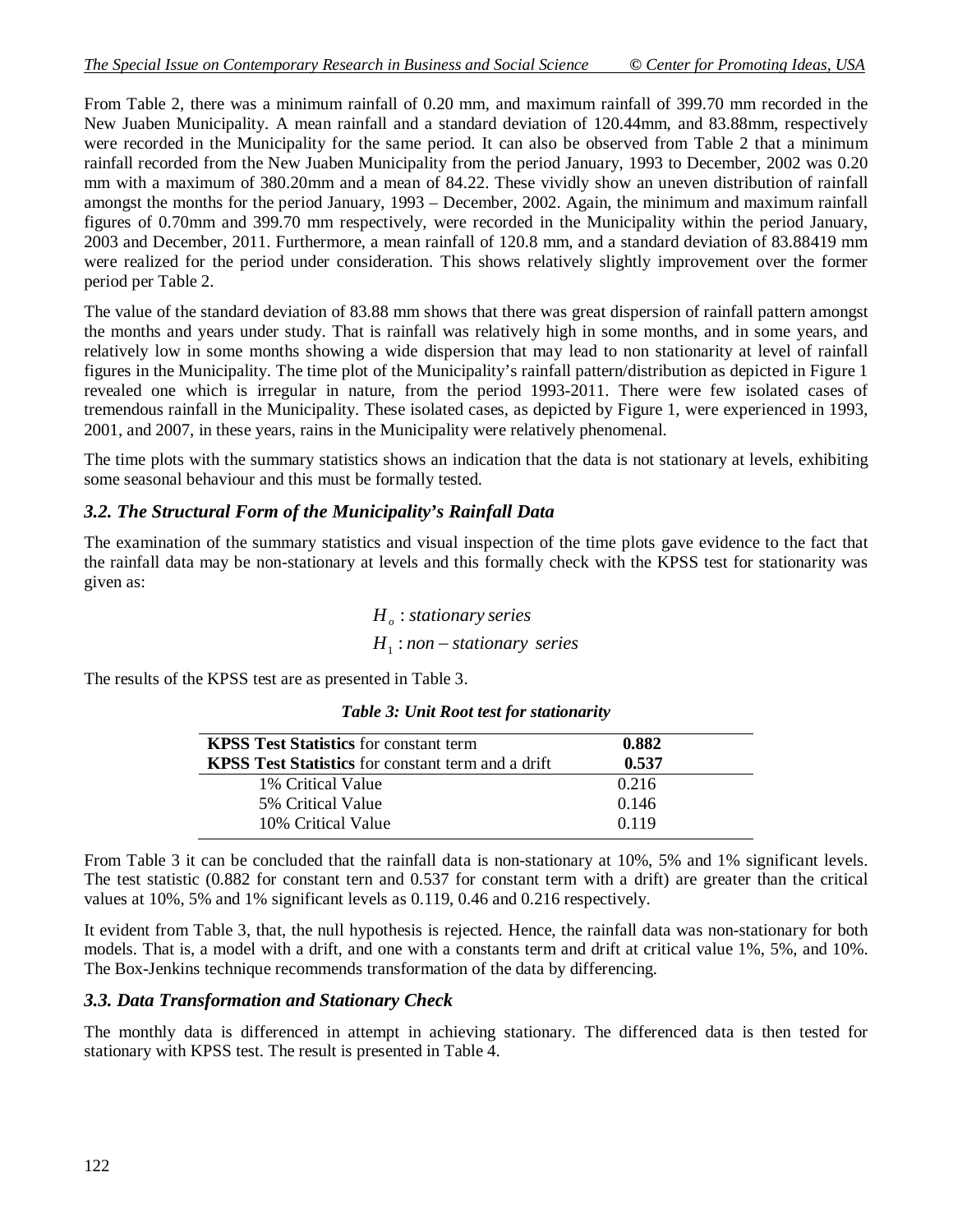|                                                           | Ordinary<br><b>Differencing</b> | <b>Seasonal</b><br><b>Differencing</b> |  |
|-----------------------------------------------------------|---------------------------------|----------------------------------------|--|
| <b>KPSS Test Statistics</b> for constant term             | 0.523                           | 0.135                                  |  |
| <b>KPSS Test Statistics</b> for constant term and a drift | 0.627                           | 0.135                                  |  |
| 1% Critical Value                                         | 0.216                           |                                        |  |
| 5% Critical Value                                         | 0.146                           |                                        |  |
| 10% Critical Value                                        | 0.191                           |                                        |  |

The test statistics (**0.135** for constant tern and **0.043** for constant term with a drift) are less than the critical values of at 10%, 5% and 1% significant levels as **0.216, 0.146** and **0.191** respectively hence we fail to reject the null hypothesis and we conclude that the differenced data is stationary.



*Figure 2: Time plot of the differenced monthly rainfall data in the Municipality (1993-2011)*

## *3.4. Model Identification*

An assessment of the ACF and PACF as shown in Figure 2a and 2b indicate that there is seasonality as expected.



*Fig. 2a: ACF time plot*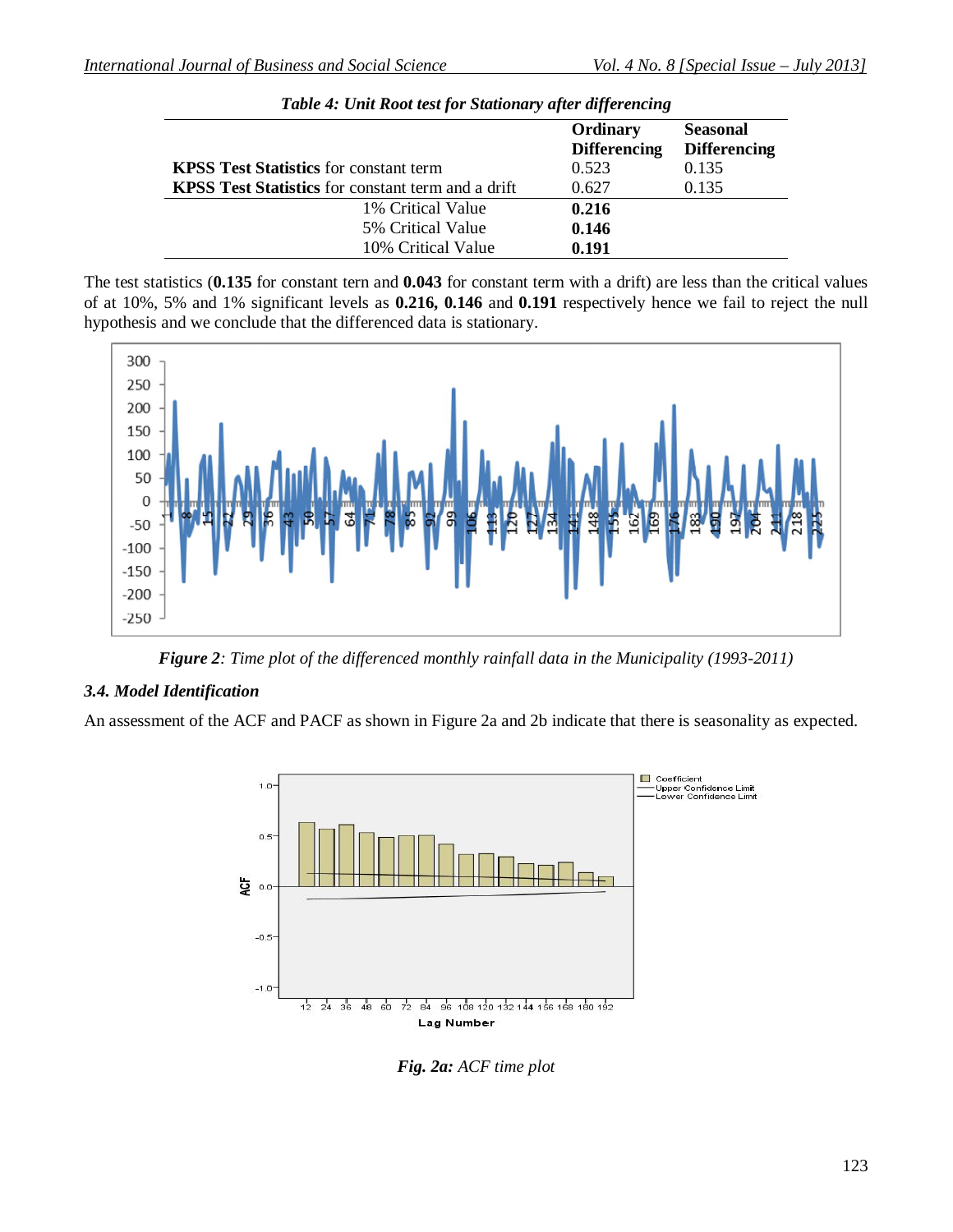

Rainfall in the new Juaben Municipality

#### *Figure 2b: PACF plot*

The presence of exponential decay and damped oscillation were noticed in the figure, and this was an evidence of both AR, and MA parameters in the optimal model. Thus, ARMA processes with both ordinary and seasonal terms were considered. The spikes at lag 12, 24, and 36, as well as the exponential decay were indicative that, the model contained both AR and MA terms. Again, a large lag at 12, and a smaller one at 24, gave an indication of MA terms. Both the sample ACF, and PACF meant that a number of models be developed and the best one chosen for prediction, using some selection criteria such as the Akaike Information Criteria, and Bayesian Information Criteria.

#### *3.5. Model Estimation*

After a series of model tests, a family of models was produced from the R statistical package. The result of the models is as presented in Table 5.

| <b>Parameter</b> | <b>Estimate</b> | <b>Standard Error</b> | t-value | $P(>\vert t \vert)$ | BIC   | Durbin-Watson<br>statistics |
|------------------|-----------------|-----------------------|---------|---------------------|-------|-----------------------------|
| SAR1: $\alpha_1$ | 0.612           | 0.023                 | 0.023   | $\leq 0.0001$       | 8.077 | 2.07                        |
| SAR2: $\beta_1$  | $-0.453$        | 0.005                 | 0.541   | < 0.0001            |       |                             |
| SMA1: $\beta_2$  | $-0.635$        | 0.095                 | 0.376   | < 0.0001            |       |                             |

*Table 5: Estimated model of rainfall in the Municipality: SARIMA (0, 0, 1) (1, 1, 1)*

From Table 5, it can be seen that the best model is the **SARIMA**  $(0, 0, 1)$   $(1, 1, 1)_{12}$  with normalized **BIC** of **8.077** and a Durbin Watson of 2.07.

The estimation of the parameters for the selected model is presented in Table 5. It can be seen from Table 5 that the model parameters are all statistically significant with a Durbin Watson statistic of 2.07 showing that the model has no autocorrelation problems.

The seasonal ARIMA with  $p = d = q = 0$ ,  $P = 2$ ,  $D = 1$  and  $Q = 1$  (*two seasonal autoregressive, one seasonal difference and one seasonal moving average component*) is given as:

$$
\left(1-\alpha_1\mathbf{B}^{12}-\alpha_2\mathbf{B}^{12}\right)Y_t = \left(1+\beta_1\mathbf{B}^{12}\right)\!\varepsilon_t
$$

Substituting, the parameters with a seasonal difference into, the model is derived as:

$$
\Delta_{12} y_t - 0.612 \Delta_{12} y_{t-12} - 0.453 \Delta_{12} y_{t-12} = \varepsilon_t - 0.635 \varepsilon_{t-12}
$$
  

$$
y_t - y_{t-12} - 0.612 (y_{t-12} - y_{t-24}) - 0.453 (y_{t-12} - y_{t-24}) = \varepsilon_t - 0.635 \varepsilon_{t-12}
$$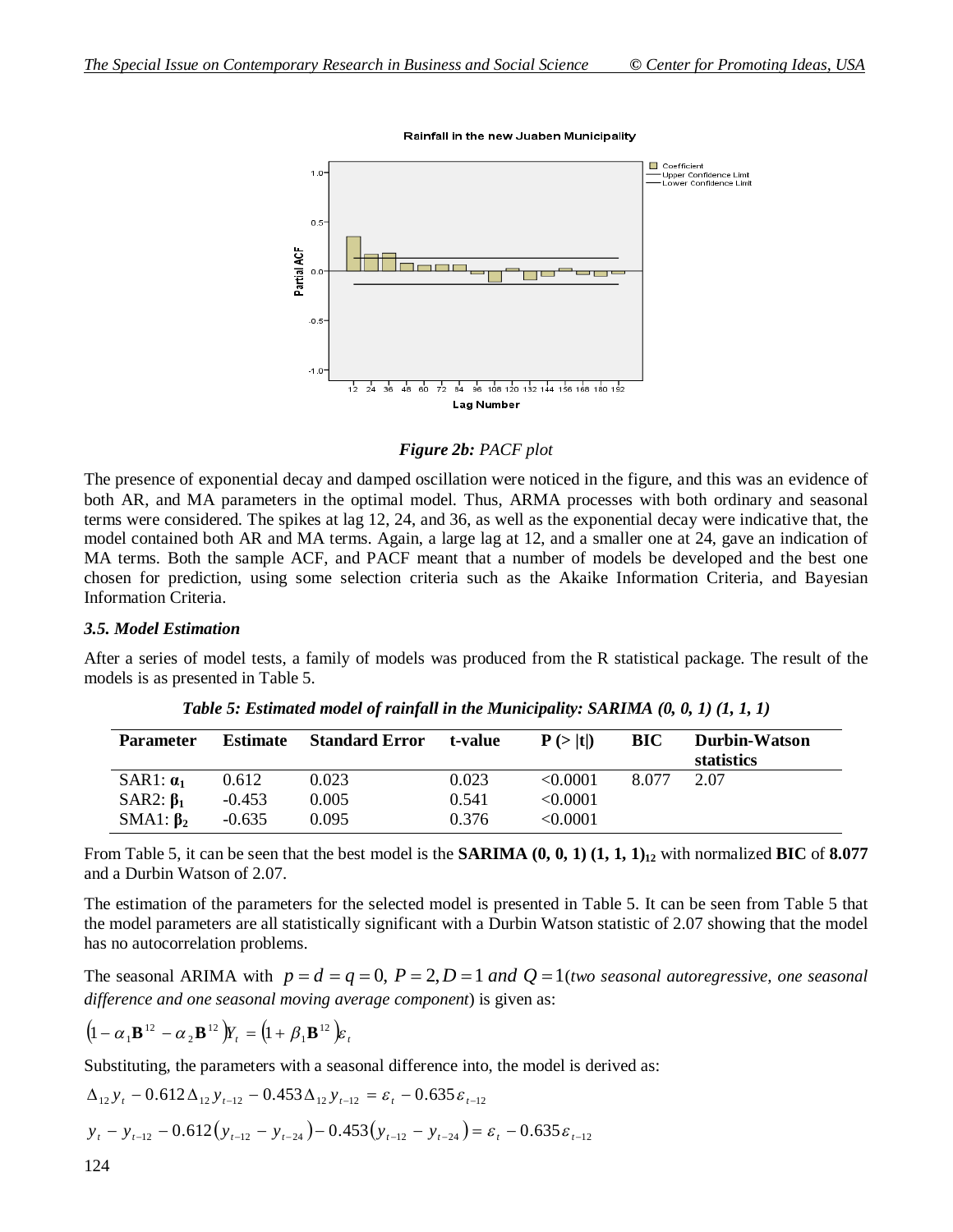$$
y_{t} - y_{t-12} - 0.612 y_{t-12} + 0.612 y_{t-24} - 0.453 y_{t-12} + 0.453 y_{t-24} = \varepsilon_{t} - 0.635 \varepsilon_{t-12}
$$

$$
y_t
$$
 - 2.065  $y_{t-12}$  + 1.065  $y_{t-24}$  =  $\varepsilon_t$  - 0.635  $\varepsilon_{t-12}$ 

Hence

$$
\hat{y}_t = 2.065 y_{t-12} - 1.065 y_{t-24} + \varepsilon_t - 0.635 \varepsilon_{t-12}
$$

This means the current rainfall can be predicted by a factor 0f 2.065 of the last twelve month's figure, less the last twenty-four month's figure with some innovation terms of the current year and the last twelve month's innovation term.

### *3.6. Diagnostics Checks*

To check whether the model was correctly specified, the residuals were examined to be white noise. Table 6 shows that the model has a near zero mean and minimum deviation.

|     |                        |                         | <b>Box-Ljung Statistic</b> |     |                   |
|-----|------------------------|-------------------------|----------------------------|-----|-------------------|
| Lag | <b>Autocorrelation</b> | Std. Error <sup>a</sup> | <b>Value</b>               | df  | Sig. <sup>b</sup> |
| 12  | .634                   | .064                    | 399.469                    | 12  | .000              |
| 24  | .570                   | .062                    | 736.533                    | 24  | .000              |
| 36  | .612                   | .061                    | 1110                       | 36  | .000              |
| 48  | .531                   | .059                    | 1440                       | 48  | .000              |
| 60  | .487                   | .057                    | 1730                       | 60  | .000              |
| 72  | .504                   | .055                    | 2041                       | 72  | .000              |
| 84  | .507                   | .052                    | 2344                       | 84  | .000              |
| 96  | .419                   | .050                    | 2616                       | 96  | .000              |
| 108 | .319                   | .048                    | 2836                       | 108 | .000              |
| 120 | .325                   | .045                    | 3040                       | 120 | .000              |
| 132 | .294                   | .043                    | 3221                       | 132 | .000              |
| 144 | .227                   | .040                    | 3374                       | 144 | .000              |
| 156 | .209                   | .037                    | 3503                       | 156 | .000              |
| 168 | .238                   | .034                    | 3652                       | 168 | .000              |
| 180 | .138                   | .030                    | 3764                       | 180 | .000              |
| 192 | .097                   | .026                    | 3833                       | 192 | .000              |

*Table 6: Estimated model of rainfall in the Municipality*

a. The underlying process assumed is independence (white noise).

b. Based on the asymptotic chi-square approximation.

Again, the plot of the autocorrelation function (ACF) of the residual must die out after lag one (1) as shown in Figure 3. Also, the ACF residuals must lie within control limit. All these affirm the fact that the selected model is correctly specified and does not violation any serious assumption of time series modelling as specified by the approach adopted.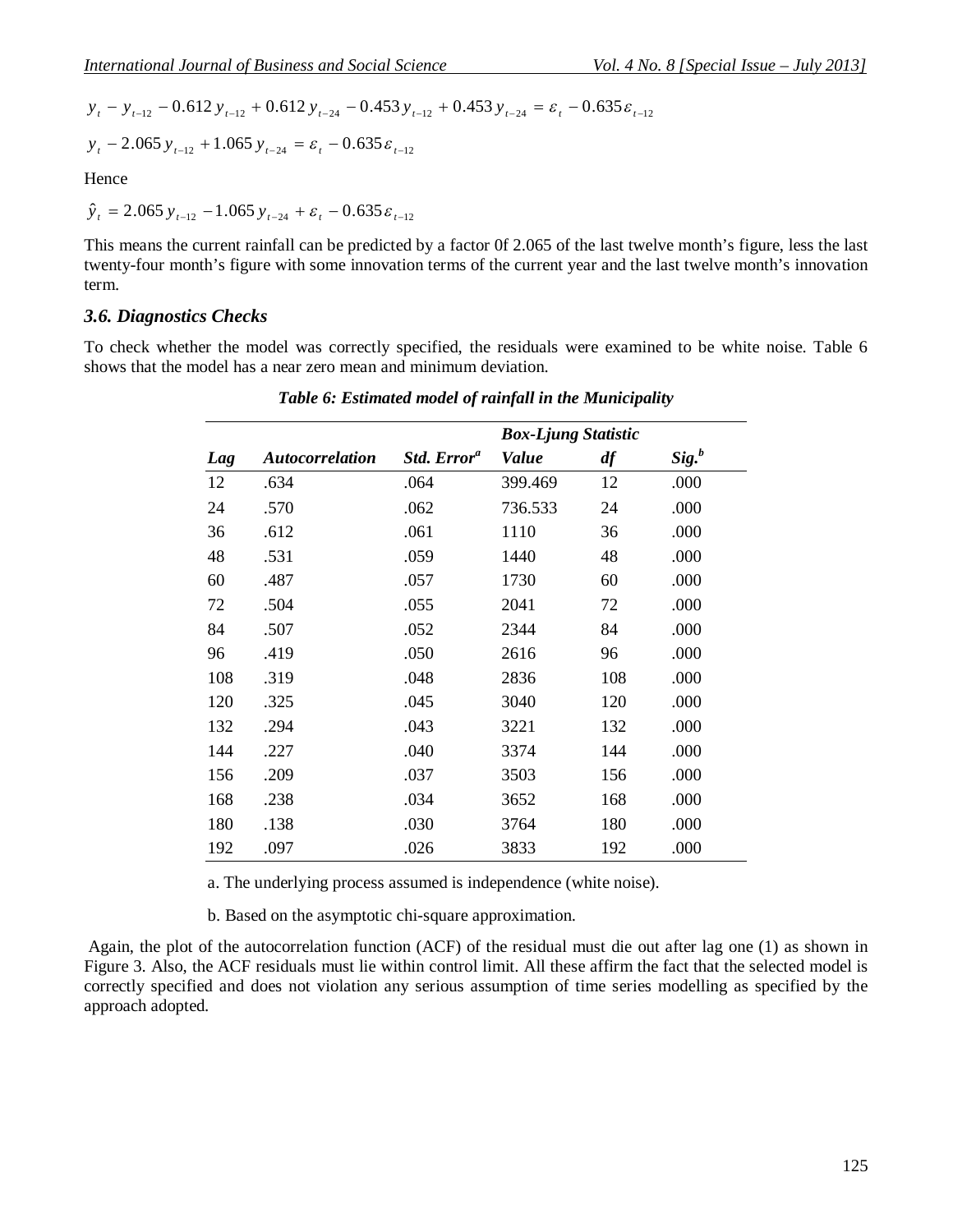

*Fig. 3: Plots of residuals*

## *3.7. Forecast*

The selected model was used to forecast rainfall in the Municipality for twelve month for the year 2012. The result of the forecast is as shown in Table 7.

| Date             | <b>Forecast</b><br>(MM) | <b>Actual</b><br>(MM) | <b>Difference</b> | Lower 95%<br>CL | Upper $95%$<br>CL |
|------------------|-------------------------|-----------------------|-------------------|-----------------|-------------------|
| January 2012     | 4.65                    | 3.85                  | 0.80              | $-83.60$        | 92.90             |
| February 2012    | 33.14                   | 42.05                 | 8.91              | $-56.86$        | 123.13            |
| March 2012       | 167.32                  | 163.51                | $-3.81$           | 27.61           | 211.03            |
| April 2012       | 186.13                  | 181.01                | $-5.12$           | 39.74           | 226.52            |
| May 2012         | 219.16                  | 225.04                | 5.88              | 124.12          | 314.20            |
| June 2012        | 200.73                  | 213.64                | 12.91             | 104.07          | 297.39            |
| <b>July 2012</b> | 194.10                  | 198.67                | 4.57              | 95.84           | 292.36            |
| August 2012      | 111.26                  | 108.98                | $-2.28$           | 11.43           | 211.09            |
| September 2012   | 187.65                  | 180.73                | $-6.92$           | 86.18           | 266.94            |
| October 2012     | 158.55                  | 172.30                | 13.75             | 55.65           | 261.45            |
| November 2012    | 67.76                   | 71.45                 | 3.69              | $-36.73$        | 172.08            |
| December 2012    | 20.68                   | 18.65                 | $-2.03$           | $-75.20$        | 136.50            |

*Table 7: One year forecast of rainfall distribution in the Municipality from SARIMA (0, 0, 1) (1, 1, 1)<sup>12</sup> model.*

Table 7 shows the forecast and actual rainfall data, together with 95% confidence interval, generated from the estimated rainfall model, **SARIMA (0, 0, 0) (2, 1, 1)12**, of the municipality. From Table 7, the forecast values lie within the lower and upper limits. The difference of the actual and forecasted figures also show very marginal differences. The fact that the differences have both negatives and positives figures shows that the model is neither over forecasting nor under forecasting. The forecast and actual plot is as shown in Figure 4.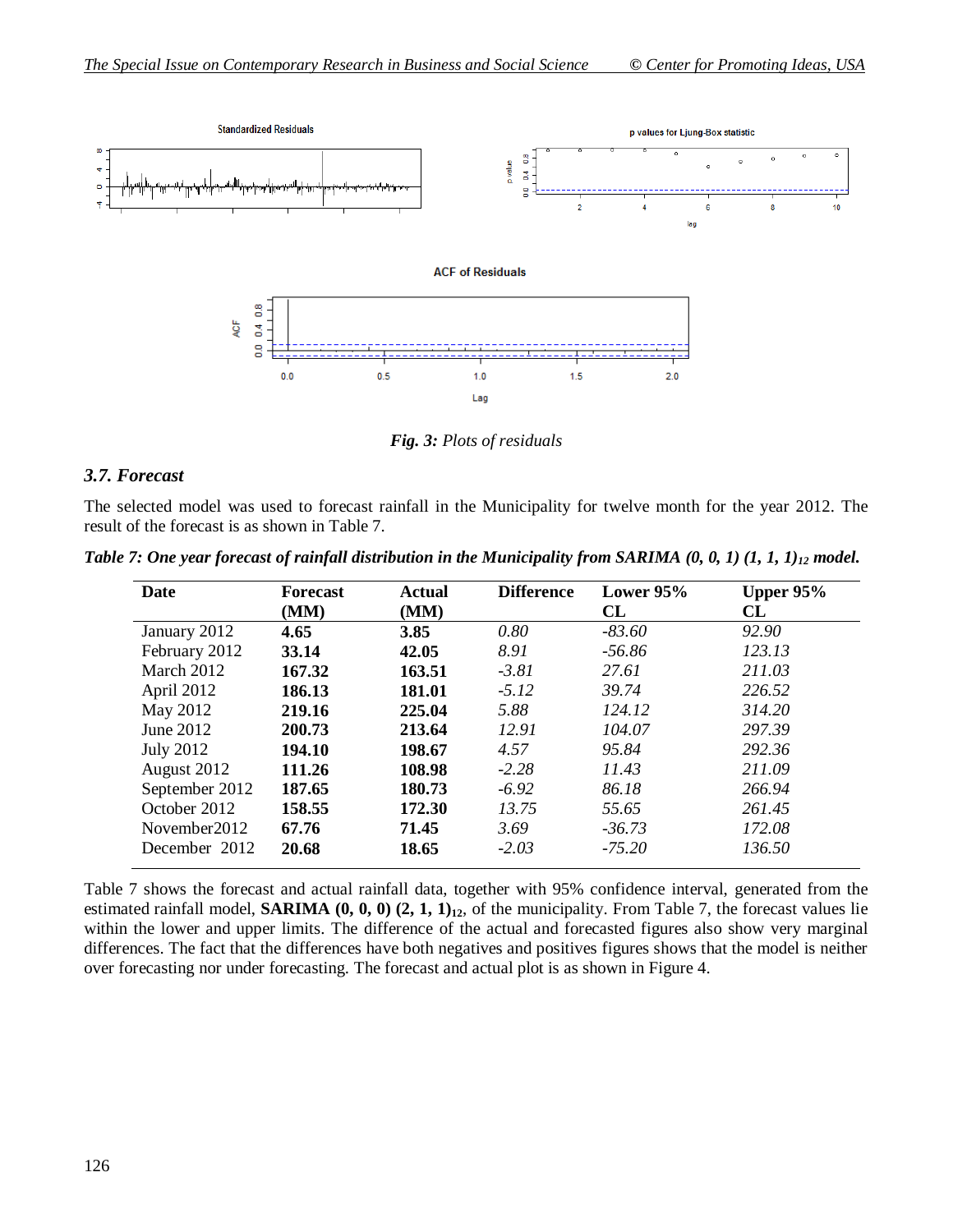

*Figure 4: Actual and Forecast of Rainfall in the Municipality (1993 – 2012)*

The forecast shows a steady trace of the actual values over time. This also means that all things being equal, rainfall pattern in the New Juaben Municipality is not going to witness any substantial change in 2012 as recorded earlier.

## *4. Conclusion*

The paper sought to develop a time series model based on recorded rainfall data from 1993-2011, of the New Juaben Municipality for predicting the rainfall distribution and pattern of the New Juaben Municipality. A preliminary check on the data shows that the data is non-stationary, but stationarity was achieved after first seasonal differencing. The best model was identify as **SARIMA (0, 0, 0) (2, 1, 1)12** with the smallest BIC of 8.077 and a Durbin-Watson statistics of 2.07.The best selected model was identified as

$$
\hat{y}_t = 2.065 y_{t-12} - 1.065 y_{t-24} + \varepsilon_t - 0.635 \varepsilon_{t-12}.
$$

Thus, the current rainfall can be predicted by a factor of 2.065 of the last twelve month's figure, less the last twenty-four month's figure with some innovation terms of the current year and the last twelve month's innovation term.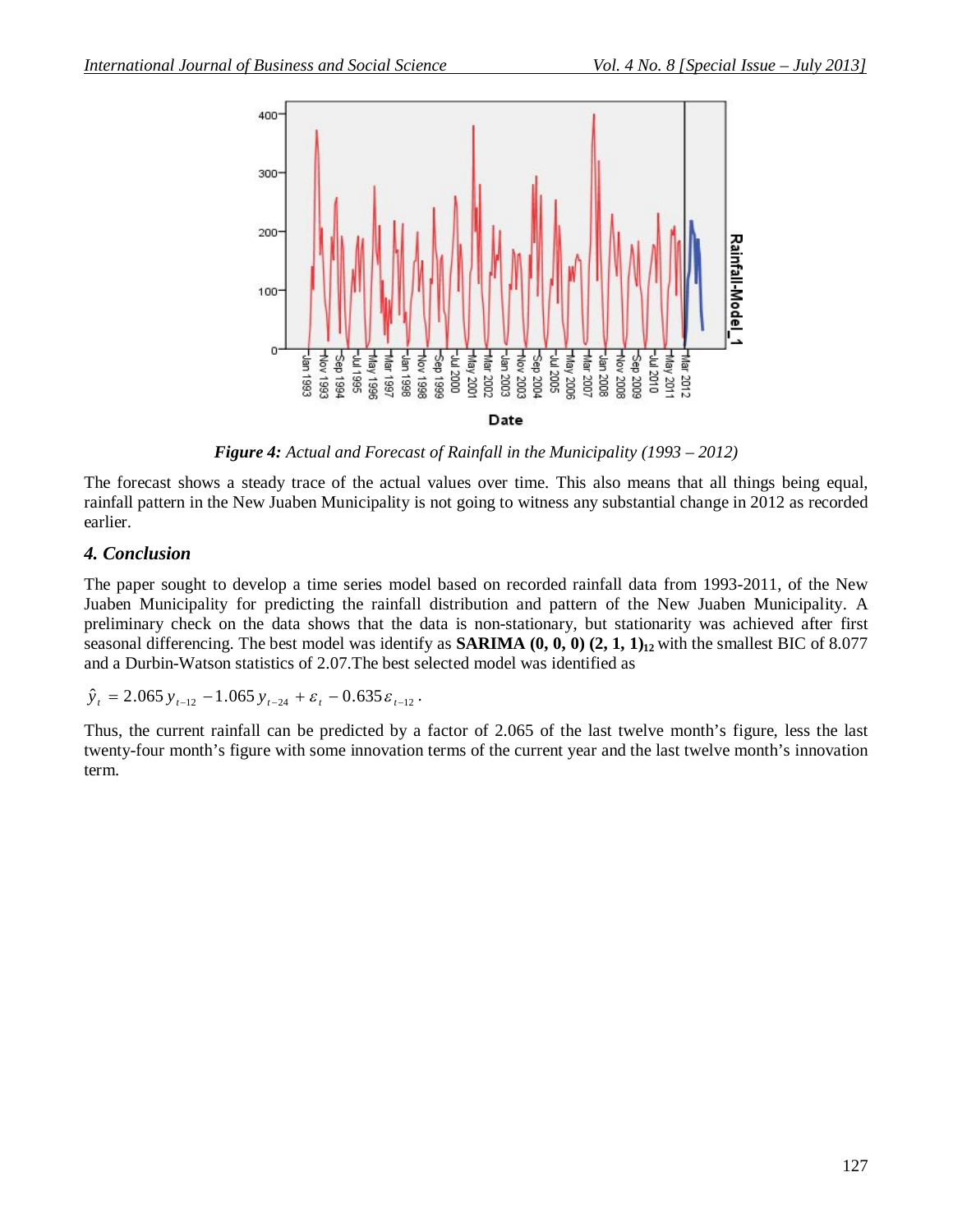### *References*

- Akaike H.,(1976), "*Canonical Correlation Analysis of Time Series and use of Information Criterion," in System Identification*: Advances and Case Studies, Academic Press, New York.
- Akufffo B., and Ampaw E. M, (2013). *International Journal of Science and Technology Education, Mathematics Modelling and Theory,* Vol. 3 No. 3: 10 - 26
- Anderson B.O., et al, (1979), *Optimal Filtering*, Prentice Hall, Engle Wood Cliffs, New York.
- Ansley C. F., R. Kohn, (1985), *Filtering, and Smoothing in State Space Models with. Incomplete Specified Initial Condition*, Ann Statist.
- Ansley C.F., P. Newbold, (1980), *Finite Sample Properties of Estimation for Autoregressive Moving-Average Models*, J Econometrics.
- Astrom, K. J., T. Bohlin (1966), "Numerical Identification of Linear Dynamics System from Normal Operation Record," In the Theory of Self-Academic Control System, P. H. Plenum Press, New York.
- Banco De Espana (1999), *Bolclin Economica Monthly Bulletin*, Madrid: Banco De Espana.
- Bell W.R. and Hillmer, S.C.(1991*), Initializing the Kalman Filter for Non stationarity Time Series Models,* Journal of Time Series Analysis 12, 283-300.
- Bell, W.R. (1981), *Signal Extraction for Non-stationary Time Series,* Annals of Statistics 12, 646-661.
- Bernard G. A., G. M. Jenkins,(1962*), Likelihood Inference and Time Series,* J. Roy Statist.
- Black, T.I., (1994), *The New NMC Mesoscale Eta Model: Description and Forecast Examples,* Weather and Forecasting, 9(2):265-278.
- Box, G. E. P., G. M. Jenkins, (1969), "*Models for Forecasting Seasonal and Non seasonal Time Series*," in Spectral Analysis of Time Series, Wiley, New York.
- Box, G.E.P., and Jenkins, G.M. (1970), *Time Series Analysis: Forecasting and Control,* San Francisco: Holden-Day.
- Box, G.E.P., and Tia, O.G.C., '*Intervention Analysis with Applications to Economic and Environmental*  Problem.' Journal of the American Statistical Association 70, 71-79.
- Brier, G.W.,(1950), *Verification of Forecasts Expressed in Terms of Probability, Monthly Weather Review*, 78(1): 1-3.
- Brockwel, L. P. and Davis, R. (1987), *Time Series: Theory and Methods*, Berlin: Springer Verlag.
- Brown, R.G. (1962), *Smoothing, Forecasting and Prediction of Discrete Time Series,* Prentice Hall, Englewood Cliffs, New York.
- Bruton, J.M., McClendon, R.W. and Hoogenboom, G. (2000), *Estimating Daily Pan Evaporating with Artificial Neural Networks, Transactions of ASAE,*43(2):491-496.
- Burman, J. P. (1980), '*Seasonal Adjustment by Signal Extraction', Journal of the Royal Statistical Society*. A 143, 321-337.
- Burridge, P. and W. Allis K. F. (1984), 'Unobserved Component Models for Seasonal Adjustment Filters', Journal of Business and Economic Statistics 2, 350-359.
- Carrol K.L., and Maloney, J.C., (2004), Improvement in Extended-Range Temperature and Probability of Precipitation Guidance, Symposium on the 50<sup>th</sup> Anniversary of Operational Numerical Weather Prediction, Am. Meteor. Soc., College Park MD.
- Chen, C. and Liu, L. M. (1993), '*Joint Estimation of Model Parameters and Outlier Effects in Time Series'*. Journal of the American Statistical Association 88, 284-287.
- Congalton, R.G., (1999), *A Review of Assessing the Accuracy of Classification of Remotely Sensed Data*, Remote Sensing of Environment 37:35-46.
- De Jong P. (1991), *The Diffuse Kalman Filter.'* Annals of Statistics 19, 1073-1083.
- Eurost A. T. (1991), '*Monthly Panorama of European Business Luxembourg:* Official Publications of the European Communities.
- Findley, D.F., Monsell, B. C., Bell, W. R., Otto, M.C., and Chen, B. C. (1998), '*New Capabilities and Methods of the X12 ARIMA Seasonal Adjustment Program'(With discussion)*. Journal of Business and Economic Statistics 16, 127-177.
- Fisher R. A., (1956), *Statistical Methods, and Scientific Inference*, Oliver and Boyd, Edinburg. Gebhard K., Jurgen Wolters, (2007), *Introduction to Modern Time Series Analysis.* Springer Verlag, Berlin.
- George E.P., Box. G. Jenkins, et al, (2004), *Time Series Analysis: Forecasting and Control,* Prentice-Hall International Inc. New Jersey.